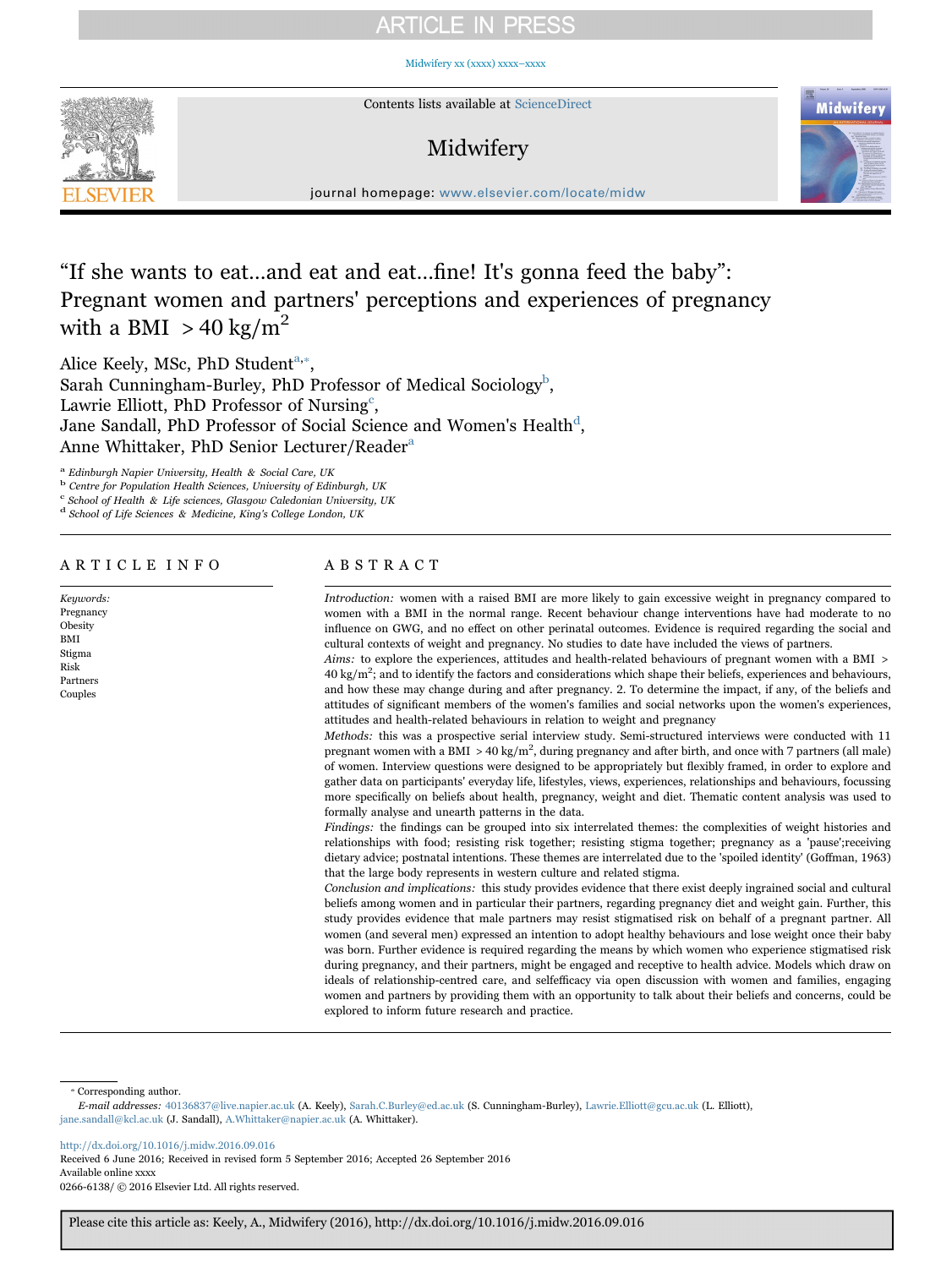#### Introduction

Women with a BMI  $>$  30 kg/m<sup>2</sup> (defined as clinically obese) are more likely to gain excessive weight in pregnancy compared to women with a BMI in the normal range ([Restall et al., 2014](#page-6-0)), leading to increased risks of high birthweight, and maternal postpartum weight retention with associated risks [\(Siega-Riz et al., 2009](#page-7-0)). In women with a BMI  $> 40 \text{ kg/m}^2$  (very severely obese), for whom pregnancy risks are incrementally greater ([CMACE/RCOG, 2010\)](#page-6-1), limiting gestational weight gain may reduce the risk of adverse pregnancy outcomes ([Crane et al., 2009](#page-6-2)). A number of randomised-controlled trials have sought to examine the efficacy of pregnancy intervention approaches such as diet and exercise programmes, cognitive behavioural therapy (CBT), and social (cognitive) learning theory, on maternal weight gain and fetal growth [\(Dodd et al., 2010; Smith and Lavender 2011](#page-6-3); [Thangaratinam et al., 2012\)](#page-7-1). However, recent RCTs of behaviour change interventions have experienced low uptake ([Dodd et al.,](#page-6-4) [2014; Poston et al., 2015](#page-6-4)), indicating poor acceptability. Multiple systematic reviews ([Dodd et al., 2010; Campbell et al., 2011](#page-6-5)) and meta-analyses ([Oteng-Ntim et al., 2012; Agha et al., 2014](#page-6-6)) have concluded that behaviour change interventions to date which have focused on limiting GWG via a combination of dietary counselling, weight monitoring, and exercise programmes for all categories of women with a BMI  $>$  30 kg/m<sup>2</sup> have had moderate to no influence on GWG, and no effect on other perinatal outcomes.

It has been argued that, in common with biomedical approaches to weight loss in the general population, antenatal interventions trialled to date have engaged with maternal obesity as primarily a nutritional phenomenon and that, by employing behaviouralist approaches to lifestyle modification, theoretical underpinnings are based on analyses that regard 'food, bodies and eating as disembodied and disengaged from the social contexts in which people live their lives' ([Warin et al.,](#page-7-2) [2008](#page-7-2) p.98). The authors of the landmark Foresight Report argue that a broader societal approach is needed to tackling obesity, requiring change at personal, family, community and national levels ([Robertson et al., 2007](#page-7-3)). However, current and recent approaches do not adequately acknowledge pregnancy and increased weight as highly embodied and constantly lived experiences, occurring within, and shaped by, their families and communities [\(Schmied and Lupton](#page-7-4) [2001; Throsby 2007](#page-7-4)).

Recent evidence has identified health behaviours and values shared between partners as a greater contributor to increased weight than other factors, such as the influence of parents and upbringing ([Xia](#page-7-5) [et al., 2016\)](#page-7-5) Studies of the general population have found that weight is a common conversation topic for many couples [\(Bove and Sobal,](#page-6-7) [2011\)](#page-6-7). In addition, increased weight in fathers has been shown to be associated with increased risks of offspring increased weight ([Patel](#page-6-8) [et al., 2011; Fleten et al., 2012\)](#page-6-8). Pregnant women with a BMI > 30 kg/ m<sup>2</sup> in one small qualitative study described partners as either supportive or unsupportive in their efforts to eat healthily in pregnancy ([Heslehurst et al., 2013a](#page-6-9)) and participants in a study which explored the attitudes of women with a history of gestational diabetes to engaging in physical activity also reported that lack of partner support was a barrier to perceived healthy behaviour change [\(Graco et al.,](#page-6-10) [2009\)](#page-6-10). However, to the authors' knowledge there are no studies that explore the views of pregnant women's partners regarding pregnancy diet, GWG and associated risks. Evidence of the views of partners regarding pregnancy risk, diet, lifestyle and GWG would broaden understanding of the complexities surrounding the social meaning of weight and diet in pregnancy, including its impact on engagement with formal sources of health information and health interventions ([Kraschnewski 2014](#page-6-11)).

This paper reports findings from a qualitative study which explored understandings of diet, weight and health among pregnant women with a BMI  $> 40 \text{ kg/m}^2$ , and their partners. The women attended a specialist antenatal clinic for women with a BMI  $> 40 \text{ kg/m}^2$  during

pregnancy in a Scottish city. Focusing on beliefs and experiences regarding diet and weight gain in pregnancy, we explored the embodied experiences of pregnant women, situated within their day-to-day lives and relationships. By drawing on the perspectives of their partners alongside the pregnant women, we aimed to explore how ideas regarding weight and diet are constructed by individuals and within couple relationships during pregnancy, and the consequences for women's engagement with specialist services and formal health messages such as advice regarding GWG.

#### Aims

- 1. To explore the experiences, attitudes and health-related behaviours of pregnant women with a BMI  $> 40 \text{ kg/m}^2$ ; and to identify the factors and considerations which shape their beliefs, experiences and behaviours, and how these may change during and after pregnancy.
- 2. To determine the impact, if any, of the beliefs and attitudes of significant members of the women's families and social networks upon the women's experiences, attitudes and health-related behaviours in relation to weight and pregnancy.

#### Methods

#### Design

This was a prospective serial interview study: 11 pregnant women with a BMI  $> 40 \text{ kg/m}^2$  who were interviewed either once or twice during pregnancy, and once following birth. Pregnancy can be a time of transition, both physically and emotionally, thus a longitudinal approach afforded the opportunity to explore the extent to which pregnancy and birth experiences brought change in participants' views and beliefs. In addition, partners of 7 pregnant participants were interviewed once during the index woman's pregnancy. Data collection and analysis took place concurrently, in order to explore emergent themes ([Mason 2002](#page-6-12)). The study thus progressed iteratively, enabling interview questions and sampling to be guided by the experiences of participants. Semi-structured interviews afforded the flexibility required to gain an in-depth understanding of participants' views and experiences ([Brett-Davies 2007](#page-6-13)). One-to-one interviews were chosen to encourage individuals to discuss sensitive issues, including those they may not feel able to discuss in the presence of a partner.

Ethical approval was granted by NRES committee northwest on 18th December 2014 (REC reference no: 14/NW/1413).

#### Recruitment and sampling

Eligible women were identified and approached during their attendance at a specialist antenatal clinic in a Scottish hospital, which provides care for pregnant women with a BMI >  $40 \text{ kg/m}^2$ . Participants were selected purposively in order to achieve a sample that broadly reflected childbearing women in Scotland in terms of age, ethnicity and social class. Recruitment to the project began in April 2015, and interviews began in May 2015 and were completed in February 2016. Following initial interviews, each index woman was asked to nominate individuals from her family and/or social network to be approached to take part in the study and to provide them with a recruitment pack. Formal verbal and written consent was obtained in person immediately prior to initial interviews taking place.

In total 53 women were approached to participate in the study and 52 accepted a study information pack. 14 women responded to a follow-up telephone call and 12 women agreed to participate. However, one woman miscarried prior to her interview taking place. Therefore, 11 women took part in an initial antenatal interview. The study protocol originally included two antenatal interviews and one postnatal interview. Five women took part in a second antenatal interview, when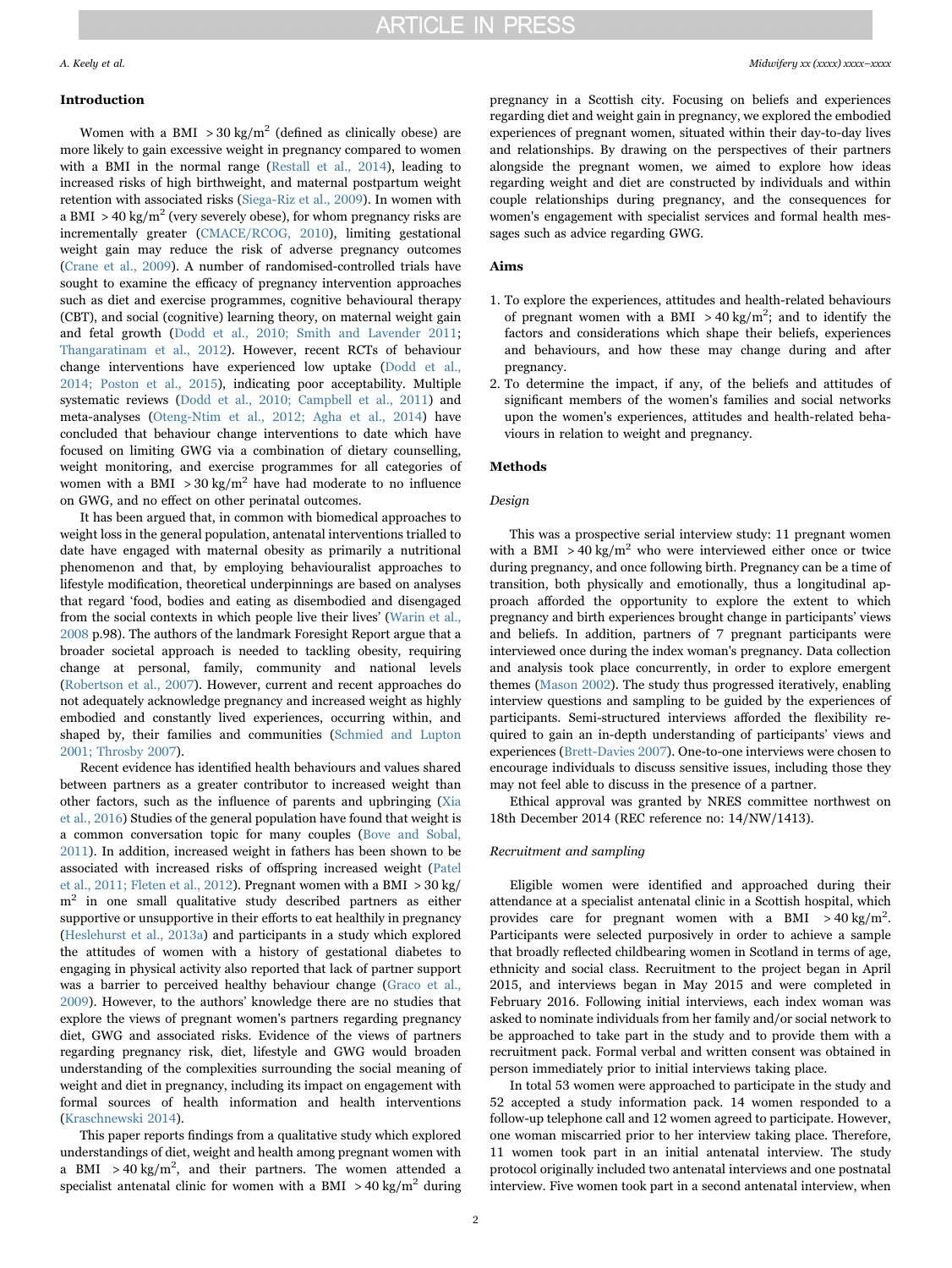it was decided that, as second interviews were not providing richness and depth in terms of new data compared with first interviews, and due to the limited timescale of the study, these would not be conducted with the remaining six women. Of the 11 women, eight nominated their partner or husband to participate in interviews (two women did not have a partner, and one woman did not wish to approach her partner to participate). Of those approached, seven partners (all male) agreed to be interviewed and one declined [\(Table 1](#page-2-0)).

#### The interviews

Using a broad topic guide, interview questions were designed to be appropriately but flexibly framed, in order to explore, and gather data on, pregnant participants' everyday lives, views, experiences, relationships and behaviours. Specifically, they focussed on weight history and general health, diet and eating, and pregnancy, as well as experiences of pregnancy care. Follow-up interviews explored whether their views had changed during pregnancy. The third interview, which took place in the postnatal period, included questions designed to explore experiences of birth and views on maternity care as well as their perceptions and feelings following birth. Interviews with partners and husbands included questions designed to explore their views and perceptions about health, weight, diet and exercise, as well as their perceptions of their partner's BMI, diet and general health status during pregnancy. Earlier interviews were reviewed prior to follow-up interviews and the topic guide was tailored accordingly. Interviews were digitally audio recorded with consent and transcribed verbatim.

#### Data analysis

Thematic content analysis was used to formally analyse and unearth patterns in the data. Using an interpretive approach, themes were developed in an iterative and inductive way, involving the breaking down and reassembling of data following a thematic analysis framework developed by [Braun and Clarke \(2006\)](#page-6-14). This involved multiple hearings of the audio recording and readings of the transcripts in order to become immersed in the data, with concurrent generation of initial codes via note-taking. This was followed by a re-focusing of the initial analysis by arranging early codes into the broader level of themes, using NVivo10 software. Themes were then reviewed and refined, enabling a move beyond initial, more descriptive analysis, to identify participants' ideas and conceptualisations regarding key themes such as stigma and risk. This was followed the development of a more structured framework, enabling further identification of recurrent themes across and within participants' accounts ([Braun and](#page-6-14) [Clarke; 2006\)](#page-6-14). Pseudonyms were chosen by participants.

#### Findings

The findings can be grouped into six interrelated themes: the complexities of weight histories and relationships with food; resisting risk together; pregnancy as a 'pause'; receiving dietary advice; postnatal intentions. These themes are inter-related due to the 'spoiled identity' (Goff[man 1963](#page-6-15)) that the large body represents in western culture. As such, although the women in this study voluntarily attended for high-risk care, thereby acknowledging the 'problem' of their increased weight in pregnancy, both members of several couples individually performed 'identity work' [\(Faircloth 2010](#page-6-16)) to simultaneously acknowledge - and resist- the negative associated characteristics of increased weight. In so doing, they negotiated a complex 'inbetween' path [\(Zinn 2008](#page-7-6) p439) through pregnancy, navigating the shadow of stigma, biomedical representations of risk, dietary and lifestyle advice, and referring to reassuring messages, lay beliefs and norms regarding pregnancy, food and weight, which they experienced within their everyday lives.

#### Weight histories: Eating and dieting

Most pregnant participants gave detailed life histories during interviews, including accounts of their weight. Some women linked their early years and past events to adult behaviours, recounting a troubled relationship with food and eating. Some had experienced emotional distress in childhood or teenage years and/or depression in adulthood, and this was characterised for several by what was described as 'emotional' or 'comfort' eating at times of psychological distress. Eva described a difficult childhood, gaining a lot of weight in her early teens, which led to struggles with her weight throughout adulthood:

"…I started my period when I was like…thirteen, fourteen…and it was like…like when I was a kid I was like…tiny. I was a tiny wee kid. And then I started my period and, you know, you start getting boobs and a butt and then everything else just kept going….ha!…basically [tearful] ... And then...I don't know, you just slowly get...fatter and fatter…"

#### [Eva 28, 3rd baby].

Her husband Eric described the emotional impact he observed her weight had on Eva. However, his comment also demonstrates the complexities of the interplay within their relationship. Asked if Eva's weight and serial dieting was an issue which caused tension, Eric said:

"It doesn't cause tension. She gets pretty sad… I try to be helpful. I just try to be supportive, but there's not much you can do. You can't force someone to do something. You can say to them, 'Oh, are you gonna do that? But if you're only gonna do it for a month or something, what's the point?' I only step in occasionally, if she's gone on some stupid diet that annoys me, and then err… I'm just like, 'Look, that's enough'. [laughs] 'Here's a bit of cake…"

#### [Eric 30, Eva's husband, 3rd baby].

However, other women were keen to emphasise that it was not a traumatic history or mental health problems which accounted for their increased weight, but rather an enjoyment of their lives and of what they described as 'good' food. Jane said:

"Ian and I are fat because we both love cooking. It's not that we don't eat healthy. We love to cook and we love to make big lovely dinners and treats. 'Let's have some potato dauphinoise', and…. we love cheese…. and we have nice tasting food. We don't just eat crap, but we probably eat too much bad stuff. We like to go out and we like cocktails. We like nice stuff. When we want to lose weight we can, but I think we're quite happy really anyway."

#### [Jane 32, 1st baby].

These women had partners who they also identified as overweight and they described dieting together, deriving mutual support, as well as

<span id="page-2-0"></span>

| Table 1 |                        |
|---------|------------------------|
|         | Table of demographics. |

| Pseudonym   | Age | Parity   | Ethnicity      | Occupation              |
|-------------|-----|----------|----------------|-------------------------|
| Eva         | 28  | 2        | White American | Mum/student             |
| Eric        | 30  |          | White British  | Unskilled manual        |
| <b>Babs</b> | 27  | 1        | White British  | Semi-skilled non-manual |
| JimBob.     | 30  |          | White British  | Semi-skilled non-manual |
| Rachel      | 38  | 1        | White British  | Professional            |
| Ben         | 40  |          | White British  | Professional            |
| Ruth        | 26  | $\Omega$ | White British  | Skilled non-manual      |
| Graham      | 30  |          | White British  | Semi-skilled non manual |
| Mary        | 38  | $\Omega$ | White European | Semi-skilled non-manual |
| Adrian      | 28  |          | Black African  | Unemployed              |
| Jane.       | 32  | $\Omega$ | White British  | Skilled non-manual      |
| Ian         | 32  |          | White British  | Skilled non-manual      |
| Louise      | 32  | $\Omega$ | White British  | Skilled non-manual      |
| Vincent     | 32  |          | White British  | Skilled non-manual      |
|             |     |          |                |                         |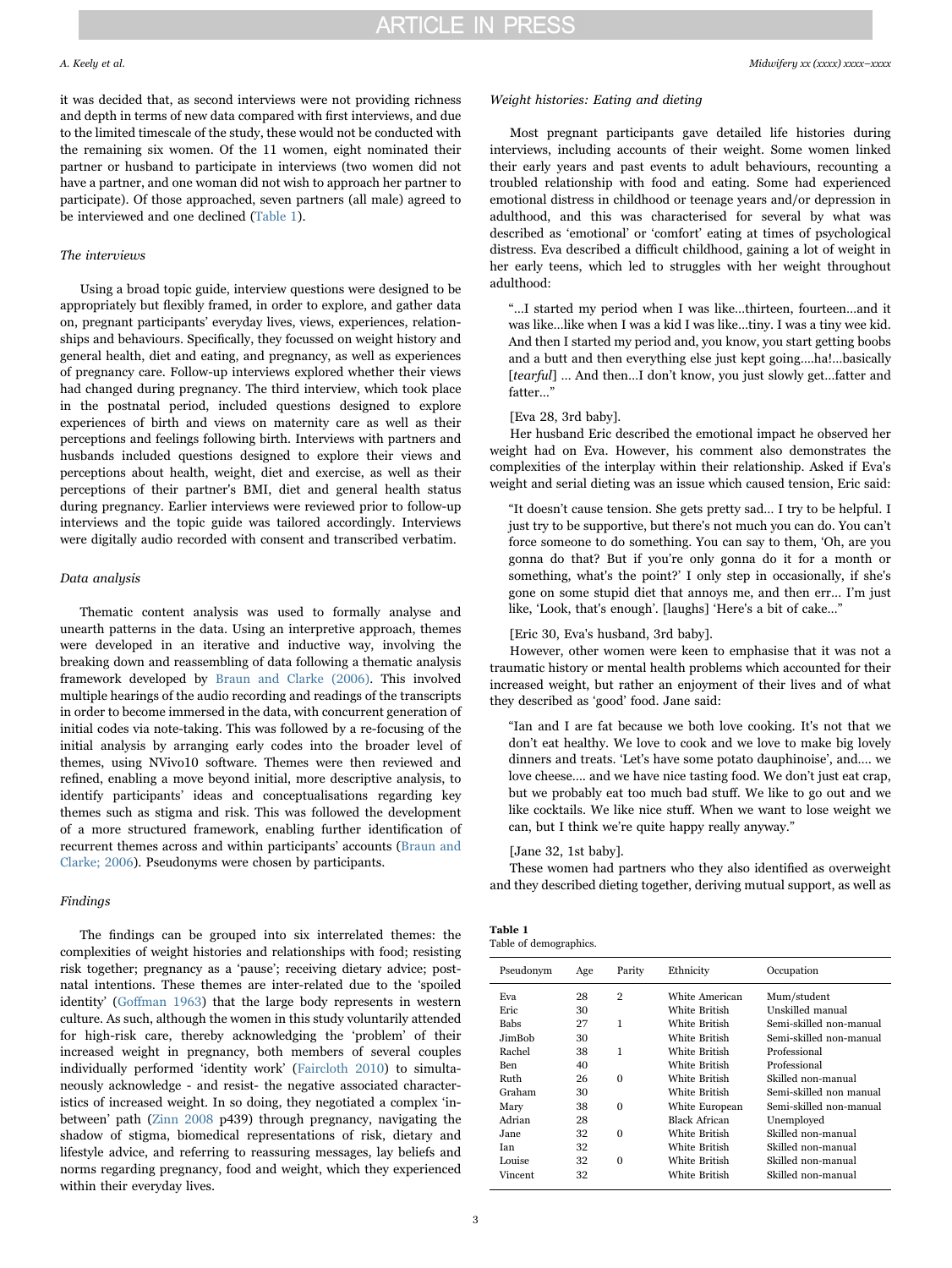A. Keely et al. *Midwifery xx (xxxx) xxxx–xxxx*

colluding in 'breaking' their diets. Jane's husband Ian talked about this:

"And I think what we tend to do when we're on a diet is… one gives permission for the other one to sort of… break their diet. So if you're on your own, you're less likely to do it, less likely to go off your diet… but maybe I say, 'I could really fancy… this tonight', and maybe Jane, sometimes she'll be like, 'No, you can't have that, stick to your diet', and other times it'll be, 'Let's have that', and vice versa, so…"

[Ian 32, Jane's husband, 1st baby].

### Resisting stigma together: 'they presume that everybody stuffs their face with cake all day'

Regardless of how they accounted for their weight, all participants resisted stigmatising explanations for their size, and both members of several couples concurred in this, contributing together to the 'identity work' ([Faircloth 2010\)](#page-6-16) that each woman undertook to preserve her moral integrity and resist the blame for her size. One couple, Mary and Adrian, described their food choices, stressing how Mary ate healthy food, and was not greedy:

"I'm not an over-eater. I don't have sweets in the house. I don't eat every single day chocolates and…I don't have that. Like, if I eat an ice cream, I eat an ice cream, like a cone or…[some]thing. I don't eat a whole tub of ice cream, you know? And that was… most of my life, because I'm not a big eater of take-aways or McDonalds or… because I've been born and raised in a family, in a country where we… we eat from scratch. We eat quite natural ingredients as I said, and cook in quite a… healthy way"

### [Mary 38, 1st baby]

"She eats healthy, like. Since we've been together, she eats the healthy food, because I like healthy food, and then like…Whenever we go for shopping like, you see our basket is like…veg, fruit, more veg [and] fruit than any other thing."

#### [Adrian, 28, Mary's husband].

Others, like Eva and Eric, both angrily rejected the assumptions they believed health professionals made about Eva's eating habits and lifestyle. Eva said:

"I think the thing as well…they think you're just sitting here stuffing pints of Ben & Jerry's, like… that's not what my life is like…" [tearful]

### [Eva, 28, 3rd baby].

Using similar language to his wife, Eric expressed the same view:

"Cos they just go… they presume [Eric's emphasis] that everybody's stuffs their face wi' cake all day, cos you… if you look online, it's like… a person who's lost like 10 stone and they're like, 'I used to sit and I used to eat crisps all day', and I'm like, you're full of cr… [isps]? Who even does that?"

[Eric 30, Eva's husband, 3rd baby].

### Resisting risk together: 'there are women who are much more at risk'

Almost all of the pregnant participants described themselves as 'healthy', despite their weight. Some attempted to normalise their weight in order to relieve anxiety regarding pregnancy risk. Several women and their partners or just above at pregnancy booking compared themselves favourably to others in terms of weight and associated risk, with some of those who had a BMI of  $40 \text{ kg/m}^2$ referring to the fact that this meant they were only just eligible for referral for high risk care. One woman, Rachel, said:

"When I saw Dr [consultant]… a number of times she made it pretty

clear that I'd only just made it into their clinic. That I was one of the smallest ladies that she treats…The last time I saw her in the clinic, she made it pretty clear that she didn't expect to ever see me again. She gave me my plan of care: 'Go and have a nice delivery'"

#### [Rachel 38, 2nd baby].

Rachel's husband Ben commented on this also:

"…Rachel is barely within the clinic that we're in at the moment in terms of risk factor. There are women who are at much more risk"

[Ben 40, Rachel's husband 2nd baby].

Other participants, both pregnant women and partners, drew on ecological fallacies in order to negotiate the notion of weight-related pregnancy risk. These included: highlighting other health behaviours, such as drinking or smoking in pregnancy, as more risky than having a high BMI; emphasising pregnancy as by its nature risky, and the experience of complications as randomly occurring among the pregnant population; highlighting the positive pregnancy experiences of family, friends or those accessed online who also had a raised BMI in pregnancy.

### Pregnancy as a Pause: '…it feels like it gives you a free pass'

The accounts of many of the women and their partners demonstrated that they both perceived and experienced pregnancy as a time of change in terms of food and diet, and this manifested in different ways. Some women perceived a relaxation of cultural and social pressure to attempt to control their weight once they were pregnant. Five women had been members of commercial slimming clubs immediately prior to becoming pregnant, but stopped attending once they discovered they were pregnant despite four being advised by their club that they could attend during pregnancy. Advice from clinical staff to stop attending, as well as pregnancy symptoms such as nausea were described as reasons for leaving, however, the perceived relaxation from the pressure to lose weight was also an important factor. One woman who stopped going was Babs. She said:

"I think it goes to extremes in pregnancy, and I think a lot of folk change their diets totally because they think 'I need to eat healthy for the baby' and I'm not saying that I didn't eat healthy meals as well, I just did eat…crisps and chocolate as well…so…"

She explained why she increased her intake of junk foods in pregnancy:

"Oh, I think it feels like it gives you a free pass. Mmm…yeah, I do. And I shouldn'ae feel that but I do. Mm-hmm. You just think, 'Oh, I can deal wi' it after'… I just think, 'Well, I'm gonna.'. ...this is likely to be my last baby, I can lose the weight once I'm done"

#### [Babs 27, 2nd baby].

Babs' 'free pass' was one which enabled her to eat as she pleased. Her comments indicate her expectation that she would gain excessive weight, and was planning to return to the slimming club following birth, thus intended to enjoy the freedom she felt in pregnancy to eat foods she deprived herself of when dieting. At the high-risk clinic they attended, all participants were advised to limit pregnancy weight gain, and aim for weight maintenance. Babs' husband Jim Bob rejected this advice, indicating instead his belief that Babs should follow her cravings and that weight gain in pregnancy was inevitable:

"At the minute… she's eating Fray Bentos pies [laughs] and pork pies for her lunch and that because that's what she's wanting and that's her craving [Jim Bob's emphasis]. Is it bad? Is it good? It's not having any ill-effects on her, from what I can see and that…She's going to put weight on cos she's pregnant, there's no denying that. After her pregnancy she'll be like,'Oh, look how heavy I am!'"

He went on to outline his view that Babs shouldn't restrict her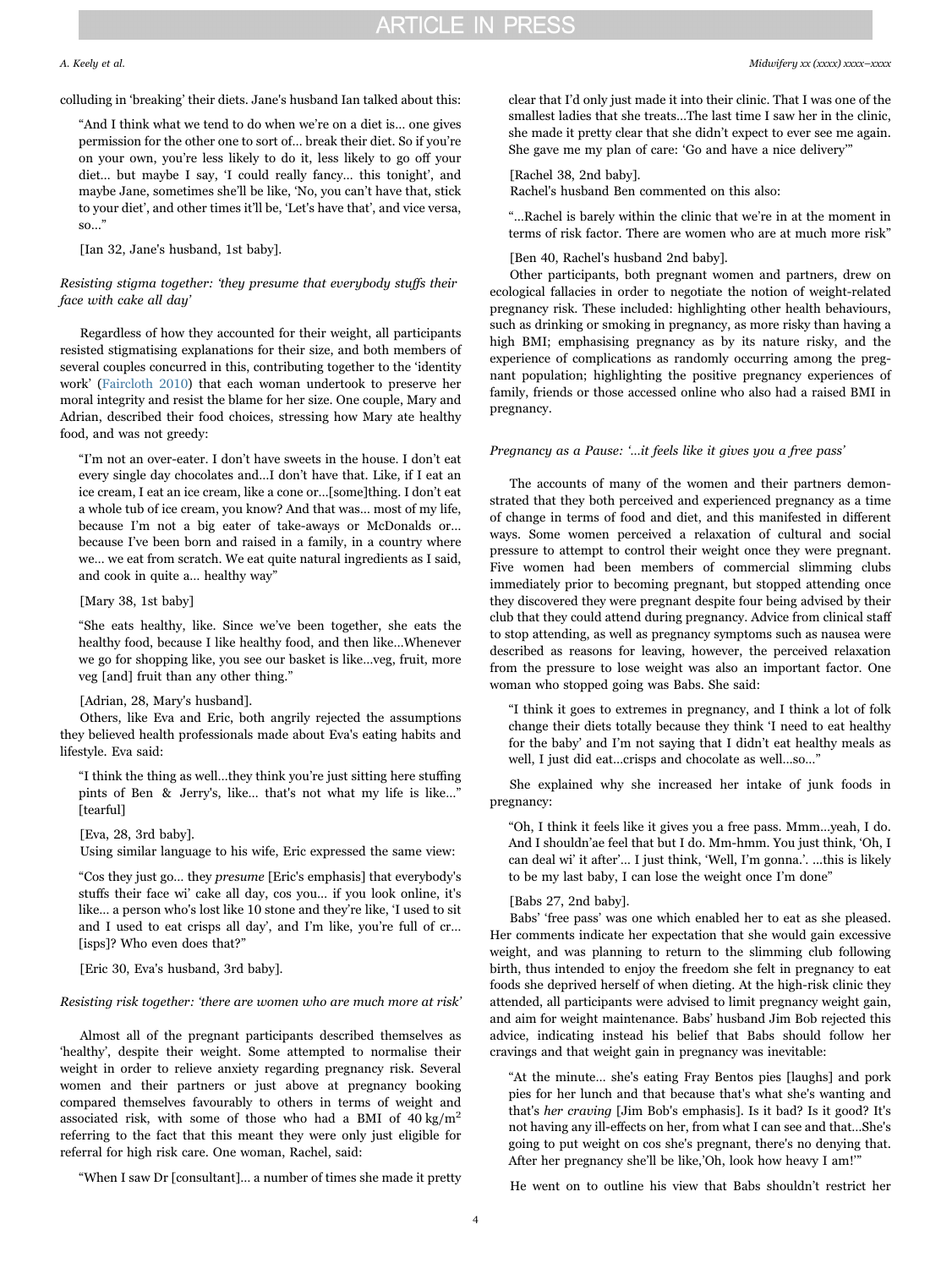#### intake of food:

"If she wants to eat…and eat and eat…fine! It's gonna feed the baby. OK, there might be a McDonalds and a…a load of crap going in as well, I'm not saying it's all good food and nutrition, but…the baby will take what it needs out of that, so…"

[Jim Bob 30, Babs' husband, 2nd baby].

Other partners expressed similar views, regarding cravings, unrestricted intake and pregnancy weight gain as inevitable, indeed desirable, as it would bring nourishment to the baby. Several women as well as their partners expressed a belief in the benefits of following cravings; that this was their bodies' and their babies' way of 'telling them' what they should eat. Although several women specifically referred to their belief that the need to 'eat for two' was untrue, this was interpreted as allowing oneself unrestricted intake, associated with stigmatised gluttonous wanton consumption. Most women described consciously increasing their intake of certain food groups, such as calcium-rich foods, fruit and vegetables, citing this as recommended by pregnancy health professionals. Many women also described 'allowing' themselves more unhealthy foods or 'treats' during pregnancy. Below, Ruth and Graham's descriptions illustrate this overlap of increasing intake of perceived'recommended' foods, alongside consuming more unhealthy, 'treat' foods, common to several participants' accounts. Referring to cultural beliefs about pregnancy cravings, Ruth said:

"Because, I mean, I have been eating healthily. I've been eating a lot more fruit and things, because I keep on getting craving for certain fruits…[] Because they say whatever baby fancies is what you're neglecting, or what you're missing in your diet. And I was like, 'Right, OK'"

[Ruth 28, 1st baby].

Ruth's partner described the changes in her diet

"[Ruth]'s changed, she's eating loads of fruits and grapes and… [pause] She's eating a lot of shite as well to be fair… rubbish. Takeaway crap"

[Graham 31, Ruth's partner].

#### Dietary advice: 'I'm bright and I know what's good'

All participants were offered a dietetics consultation as part of the high-risk service and though some participants described their experience of this as reassuring, the information regarding healthy eating was described by all women as not new or useful to them. Several women, like Jane, felt stigmatised by the offer of a dietary consultation, offended by the suggestion that she needed advice. In common with others, she simultaneously acknowledged and reproduced the cultural stereotypes she perceived to be associated with excess weight, while resisting the application of them to herself and her husband. She said:

"We're not miserable old fat people or anything, and we do go out and walk and stuff. I don't think the clinic's going to tell me, 'This is what you should be eating and this is what's good for your baby', because I'm bright and I know what's good"

[Jane 32, 1st baby].

Eva described in detail during her interviews her years-long struggle with her weight. In common with Jane and several other participants, she described feeling frustrated and stigmatised by the advice she was given at the specialist antenatal clinic:

"You know, and I understand it's like, you know, they're just doing it because they're trying to help and… But you're like, well, what's the point in telling me… that, 'You're pregnant, so you can't diet… but you're fat, so you're just kinda like…[tearful, whispering]… really bad', you know what I mean? […] Like, I can't do anything about it, so you're making a person feel - you know what I mean? - bad about

something they've already got an issue with."

Later, she said

"I mean, I know all this… I mean I've studied this so much… like… I could be a dietitian probably! I just can't implement it, for whatever reason, like… know what I mean?"

#### [Eva 28, 3rd baby].

While acknowledging that dietary advice was well-intentioned, Eva rejected the notion that simple information-giving alone would be useful for her, alluding in this later comment to the complex reasons underlying her size. She considered herself an expert in food and dieting, and was frustrated by judgments which she perceived as underpinning the advice she received. During her three interviews she described how clinical consultations were emotionally and psychologically difficult for her. Her husband Eric recalled how upset Eva had been on several occasions following her antenatal clinic appointments. In common with other participants, Eva and Eric both described their shared perception that the advice to maintain weight in pregnancy would in practice, result in loss of body fat, due to the increasing weight of the fetus. Eric was scathing about this, suggesting that following such advice could be harmful to the baby. He said:

"How do you lose weight when you're pregnant? It's not gonna happen is it? No-one ever went on a diet when they were pregnant. It's the most ridiculous thing I've ever heard of. I mean, after the baby, fair enough. But I mean…during the birth? Do you want to put the baby at risk? No. So…yeah, it's ridiculous [laughs]. People generally tend to gain weight during pregnancy. I mean, why would you want to lose it? Nah, I don't agree wi' it. So they can… [laughs] … I tried not to swear, but I was saying they can shove it, you know? Their stupid advice."

[Eric 30, Eva's husband].

Postnatal plans: 'I don't want them to have those same issues that I've got'

All of the women and their partners expressed a desire to have a healthier lifestyle and lose weight once their babies were born. In this context, they acknowledged having health concerns related to their weight, in particular about their fitness and their ability to have an active role in their child's life and to fulfil their perceived cultural ideal of a 'fit' parent. In addition to their intention to be good role models, several participants cited their fear that their children may experience stigma due to their parent's size as an incentive to lose weight. Jane said:

"I don't want to have them having a fat mum that picks them up from school. I don't want them to get slagged that their mum and dad are fat."

[Jane 32, 1st baby].

Her husband Ian worried about the connection between parental and offspring size:

"I don't want our kids to be overweight, and…you…you tend to see that. You see that if you've got parents who are overweight, their children tend to be overweight as well… I don't want them to, sort of, have those same issues that I've got".

### [Ian 32, Jane's husband].

In addition, a desire to enhance longevity was cited by some participants. One of these women was Rachel, who described herself as having been overweight for most of her adult life, occasionally embarking on diets and losing some weight, but regaining it again during times of stress or unhappiness, when she 'comfort ate'. Whilst she was a participant in the study, Rachel's baby was diagnosed with Down's Syndrome, shortly after birth. In her interview several weeks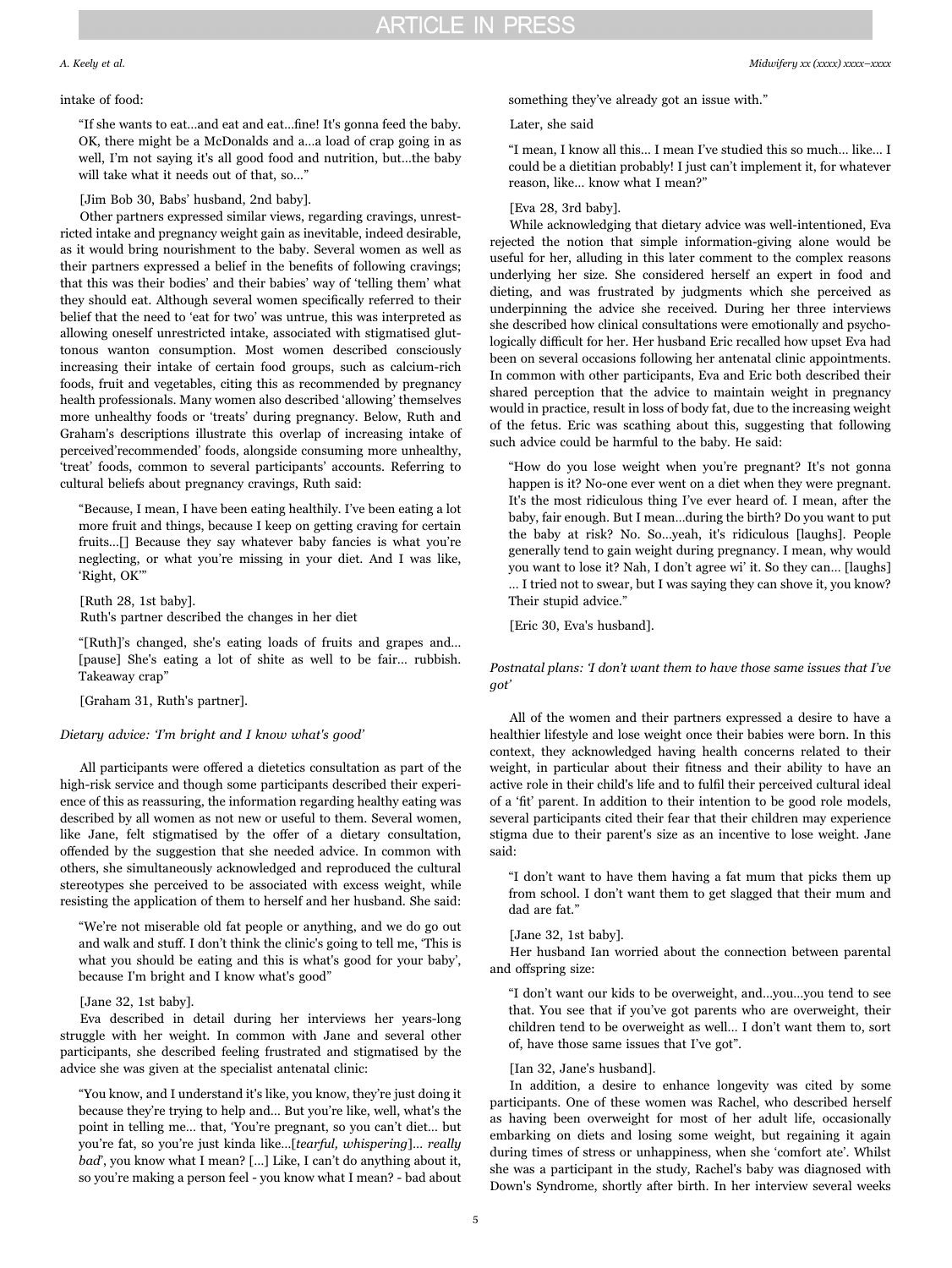#### later, she said:

"So on one level…my instinct was, 'I have to get well now, I have to get…fitter' you know? Because I need to be around for longer. Because there's somebody who needs me more."

#### She continued

"…And on the other level, I'm expressing every two hours and so it sort of feels like all bets are off and I can eat whatever I want."

[Rachel 38. 2nd baby].

For most participants, like Rachel, early motherhood led to disrupted sleep patterns due to frequent infant feeding, extreme tiredness and domestic disorganisation, with most partners returning to work following limited paternity leave provision. In addition, when interviewed in the postnatal period, several women were unsure as to the ideal time to re-start weight loss efforts, with some citing caesarean section or breastfeeding as a possible reason for delay. Most women were unsure about where to seek advice, having been discharged from the high-risk clinic. They reported having had no discussion with their community midwives about postnatal weight loss and available support services.

#### Discussion

Focussing on diet, GWG, and the formal care and advice provided by NHS health professionals within a high-risk hospital-based antenatal clinic, this paper has explored the perceptions and experiences of women with a BMI  $> 40 \text{ kg/m}^2$ , and their partners. The views and experiences of pregnant women with a raised BMI regarding health and weight have been explored in previous studies ([Furber and McGowan](#page-6-17) [2010; Mills et al., 2011; Smith and Lavender 2011; Stengel et al., 2012;](#page-6-17) [Heslehurst et al., 2013a](#page-6-17)); however, the views of couples have not previously been explored. Using qualitative methods, the complex histories and accounts that women provide for their weight have been accessed, including how individuals within a couple may experience and resist weight stigma together, or on behalf of a partner. Participants wished to experience a relaxation of the pressure to lose weight, with both individuals within couples drawing on commonly held cultural beliefs, as well as ecological fallacies, regarding pregnancy risk, diet, weight gain and the embodied experience of pregnancy.

Couples in this study expressed concurring views regarding issues of diet and weight in pregnancy, and these were sometimes at odds with formal healthy eating advice. Pregnancy is 'a time when science and society diverge on the topic of weight' ([Kraschnewski 2014](#page-6-11) e257) and, as the accounts here demonstrate, there exist deeply ingrained beliefs regarding food and nutrition in pregnancy, such as the benefits of following cravings, the need to increase intake of certain foods and the inevitability of weight gain. It has been observed that people on average gain weight in married and cohabitating relationships ([Averett](#page-6-18) [et al., 2008\)](#page-6-18), and that there is a tendency for couples' BMIs to correlate ([Jacobson et al., 2007; Di Castelnuovo et al., 2009\)](#page-6-19). There are currently no UK guidelines regarding healthy weight gain in pregnancy ([NICE,](#page-6-20) [2010\)](#page-6-20), and a recent review of interventions concluded that 'there remains no evidence-based approach for any specific dietary regimen to improve pregnancy outcome in overweight and obese women' [\(Flynn](#page-6-21) [et al., 2016](#page-6-21) p326). The findings from this study provide further evidence to support the view that it may be more appropriate and effective to focus on healthy eating and exercise in pregnancy, rather than on GWG [\(Smith et al., 2015](#page-7-7)). It has been demonstrated elsewhere that partners can help one another manage their weight ([Dailey et al.,](#page-6-22) [2011\)](#page-6-22), and this could be investigated in the context of providing support for healthy eating in pregnancy.

However, the dietary advice participants in this study received in pregnancy addressed only 'the simple physics of energy input and output' [\(Throsby 2007](#page-7-4) p.1563), and was experienced as stigmatising and patronising. Several women rejected the notion that they required

information and education abut healthy eating, with some discussing emotional or psychological problems relating to their weight, demonstrating the complex interweaving reasons which may cause and maintain increased weight. [Blaxter \(2004\)](#page-6-23) theorises that although most people understand healthy lifestyle messages, few succeed in enacting these changes in their own lives. In addition, for large women, although pregnancy is a time when health is a concern, the focus tends to be upon future health, with plans to enact changes being made for after pregnancy ([Smith et al., 2016\)](#page-7-8). The accounts of partners in this study demonstrate that they too view pregnancy as a 'pause' from efforts to lose weight and from associated health concerns. Partners as well as pregnant women were engaged with health messages and risk discourses for the future, in particular with regard to avoiding increased weight in their children, via personal weight loss, being active, being a good role model and a 'fit' parent.

Obesity is highly visible and is highly stigmatised in western society ([Puhl et al., 2008;](#page-6-24) [Brewis, 2014\)](#page-6-25). In his seminal work on stigma, Goffman argues that, although the stigmatised individual feels a deep sense that (s)he is a 'normal person', (s)he nevertheless simultaneously holds the same beliefs about identity as others, and will perceive that those others will not 'accept' him or her on 'equal grounds' (1963 p17- 18). Thus, it can be understood how, as Rich observes, 'fighting fat… can be experienced as highly oppressive in everyday life' [\(Rich et al.,](#page-6-26) [2011](#page-6-26) p7). Within their accounts, women and partners defended dietary habits and attempted to normalise body size, employing similiar 'rhetorical neutralisation strategies' (2016; p20) to those used by participants in Jarvie's study of pregnant women with diabetes and with a raised BMI. It can be argued, therefore, that current biomedical approaches to maternal weight management, which primarily locate the 'problem' of obesity with the individual ([Unnithan-Kumar and](#page-7-9) [Tremayne 2011](#page-7-9)) serve to heighten anxiety and increase feelings of stigma [\(Aphramor and Gingras 2011; McNaughton, 2011\)](#page-6-27). Therefore it is essential to engage women and partners in non-stigmatising relationships in order to discuss these issues and deliver health messages in a timely and sensitive way. This may be achieved through the development of a relationship-centred approach to pregnancy care, by focussing on individual needs and concerns [\(Scottish Government,](#page-7-10) [2010a\)](#page-7-10). In addition, as midwives and other health professionals feel illequipped to communicate with and care for women effectively [\(Olander](#page-6-28) [et al., 2011;](#page-6-28) [Oteng-Ntim et al., 2010](#page-6-29); [Davis et al., 2012](#page-6-30); [Heslehurst](#page-6-31) [et al., 2013b;](#page-6-31) [Macleod et al., 2013](#page-6-32)), a framework that considers the needs of all individuals within a relationship may be considered.

#### Limitations of the study

The study sample was accessed from one specialist clinic in Scotland. Annually, approximately 50% of eligible women decline referral to this service, and an exploration of views of these women would provide further evidence in this area, although they may represent a hard to reach group. In addition, the study sample was relatively small and as the youngest pregnant and partner participants were 26 and 28 respectively, it is may not be representative of the views and experiences of younger couples, who are typically more socially deprived ([Robertson et al., 2007; Scottish Government 2010b\)](#page-7-3). Further, although the sample was broadly representative of the population of the Scottish city from which it was derived (predominantly white Scottish), the views of women and partners from a range of ethnic backgrounds have not been explored here.

#### Conclusion and implications for practice

Increased weight in pregnancy has garnered attention in recent years from the public health community and mainstream media, which identify large women as being to blame for producing larger, 'obesityprone' babies [\(Keenan and Stapleton 2011;](#page-6-33) [Jarvie, 2016\)](#page-6-34). Findings from this study suggest that the 'stigmatised pregnancy' which is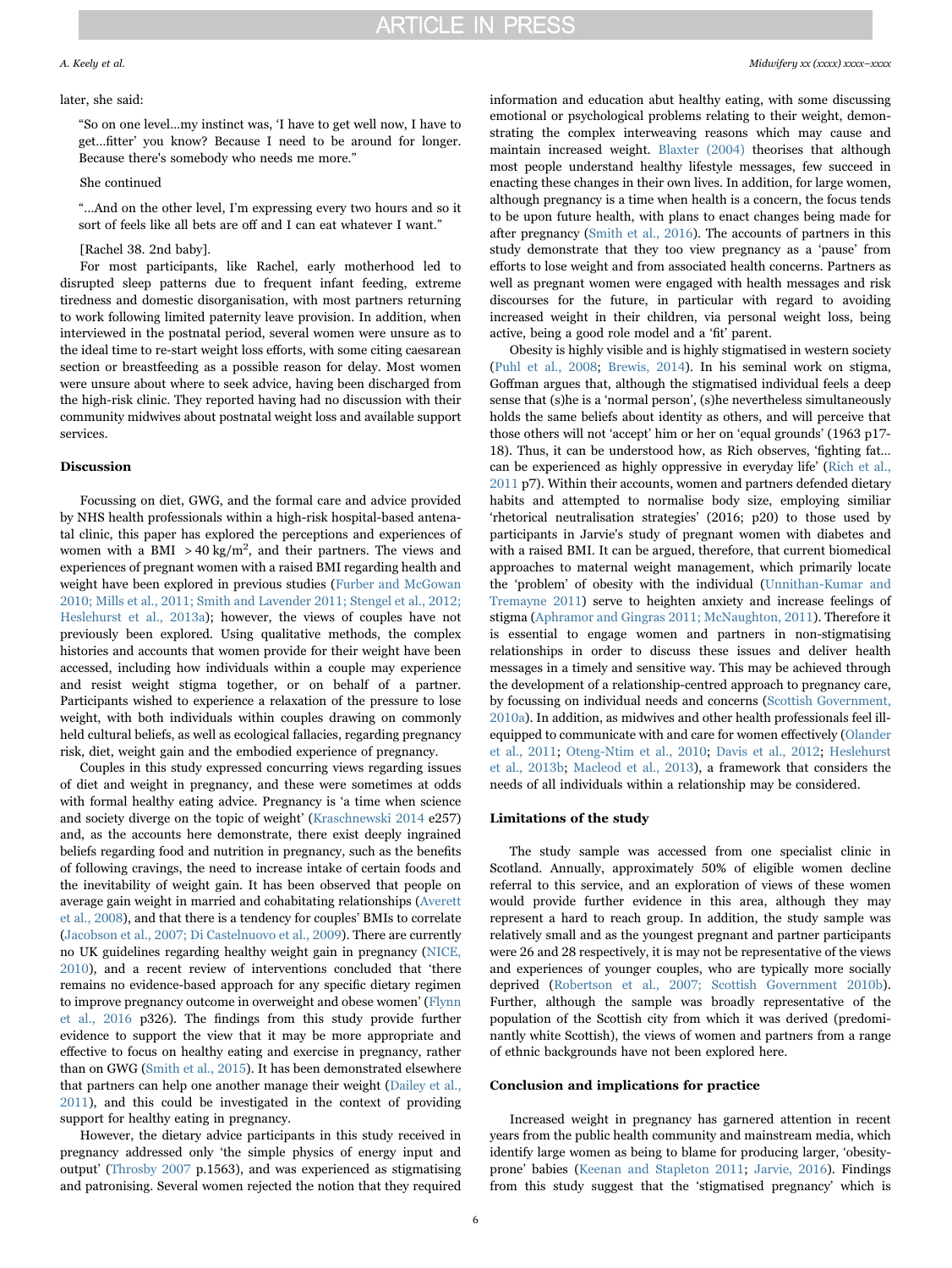experienced by many women with increased weight may also be experienced by their partners on their behalf. Women may feel better supported by a partner than by formal health care provision, and may be alienated by formal health messages, drawing instead from informal health messages and anecdotal support and advice from their partners, families and broader social worlds.

Women with a BMI  $> 40$  kg/m<sup>2</sup> are not a homogenous group, and increased weight can occur for many complex reasons [\(Jebb, 1997\)](#page-6-35). However, all participants in this study shared both an engagement with, and resistance of, the shadow of stigma, as well as an intention to achieve postnatal weight loss, and were focussed on their future health and that of their children. Evidence is required regarding the content and timing of efforts to engage women and partners in health education programmes, but also the ways in which women who experience stigmatised risk during pregnancy, and their partners, might be engaged and receptive to advice. Approaches which draw on ideals of relationship-centred care, and self-efficacy via open discussion with women and families, engaging women and partners by providing them with an opportunity to talk about their beliefs and concerns, could be explored in future practice and research. This would enable sensitive discussion of risk and support healthy behaviours in pregnancy and beyond, and may contribute to a social and cultural shift in attitudes regarding issues around food and health behaviours in pregnancy. Future research may investigate the development of a programme which lasts from pregnancy to the postnatal period, which indeed for many women will precede the pre-conceptual period for a subsequent pregnancy.

#### Conflict of interest

None declared.

#### Acknowledgements

Grateful thanks are due to the women and partners who took part in this study. This research was undertaken as part of Alice Keely's Ph.D. study, which is funded by Edinburgh Napier University. Jane Sandall was supported by the National Institute for Health Research (NIHR) Collaboration for Leadership in Applied Health Research and Care South London at King's College Hospital NHS Foundation Trust. The views expressed are those of the author(s) and not necessarily those of the NHS, the NIHR or the Department of Health.

#### References

- Agha, M., Agha, R.A., Sandall, J., 2014. Interventions to reduce and prevent obesity in pre-conceptual and pregnant women: a systematic review and meta-analysis. PLoS One 9, e95132. <http://dx.doi.org/10.1371/journal.pone.0095132>.
- <span id="page-6-27"></span>[Aphramor, L., Gingras, J., 2011. Reproducing Inequalities: theories and ethics in](http://refhub.elsevier.com/S0266-16)30170-/sbref2) [dietetics. In: Unnithan-Kumar, M., Tremayne, S. \(Eds.\), Fatness and the Maternal](http://refhub.elsevier.com/S0266-16)30170-/sbref2) [Body: Women's Experiences of Corporeality and the Shaping of Social Policy.](http://refhub.elsevier.com/S0266-16)30170-/sbref2) [Berghann, Oxford, 205](http://refhub.elsevier.com/S0266-16)30170-/sbref2)–223.
- <span id="page-6-18"></span>[Averett, S.L., Sikora, A., Argys, L.M., 2008. For better or worse: relationship status and](http://refhub.elsevier.com/S0266-16)30170-/sbref3) [body mass index. E](http://refhub.elsevier.com/S0266-16)30170-/sbref3)conomics and Human Biology 6, 330–349.
- <span id="page-6-23"></span>Blaxter M. Health Cambridge: Polity, 2004.
- <span id="page-6-7"></span>[Bove, C.F., Sobal, J., 2011. Body weight relationships in early marriage. Weight](http://refhub.elsevier.com/S0266-16)30170-/sbref4) [relevance, weight comparisons, and weight talk. Appetite](http://refhub.elsevier.com/S0266-16)30170-/sbref4) 57, 729–742.
- <span id="page-6-14"></span>[Braun, V., Clarke, V., 2006. Using thematic analysis in psychology. Qualitative Research](http://refhub.elsevier.com/S0266-16)30170-/sbref5) in [Psychology](http://refhub.elsevier.com/S0266-16)30170-/sbref5) 3, 77–101.
- <span id="page-6-13"></span>[Brett-Davies, M., 2007. Doing a Successful Research Project Using Qualitative or](http://refhub.elsevier.com/S0266-16)30170-/sbref6) [Quantitative Methods. Basingstoke Palgrave MacMillan](http://refhub.elsevier.com/S0266-16)30170-/sbref6).
- <span id="page-6-25"></span>[Brewis, A., 2014. Stigma and the perpetuation of obesity. S](http://refhub.elsevier.com/S0266-16)30170-/sbref7)ocial Science & Medicine 118, 152–[158](http://refhub.elsevier.com/S0266-16)30170-/sbref7).
- <span id="page-6-5"></span>[Campbell, F., Johnson, M., Guillaume, L., Goyder, E., 2011. Behavioural interventions](http://refhub.elsevier.com/S0266-16)30170-/sbref8) [for weight management in pregnancy: a systematic review of quantitative and](http://refhub.elsevier.com/S0266-16)30170-/sbref8) [qualitative data. BMC Public Health 11, 491.](http://refhub.elsevier.com/S0266-16)30170-/sbref8)
- <span id="page-6-1"></span>CMACE/RCOG Joint Guideline, 2010. Management of Women with Obesity in Pregnancy London
- <span id="page-6-2"></span>[Crane, J.M., White, J., Murphy, P., Burrage, L., Hutchens, D., 2009. The e](http://refhub.elsevier.com/S0266-16)30170-/sbref9)ffect of [gestational weight gain by body mass index on maternal and neonatal outcomes.](http://refhub.elsevier.com/S0266-16)30170-/sbref9) Journal of Obstetrics and [Gynaecology Canada](http://refhub.elsevier.com/S0266-16)30170-/sbref9) 31, 28–35.

<span id="page-6-22"></span>[Dailey, R., Romo, L.K., Thomson, C.M., 2011. Con](http://refhub.elsevier.com/S0266-16)30170-/sbref10)firmation in Couples' Communication

[about Weight Management: an analysis of how both partners contribute to](http://refhub.elsevier.com/S0266-16)30170-/sbref10) individuals' [health behaviors and conversational outcomes. H](http://refhub.elsevier.com/S0266-16)30170-/sbref10)uman Communication [Research](http://refhub.elsevier.com/S0266-16)30170-/sbref10) 37, 553–582.

- <span id="page-6-30"></span>[Davis, D.L., Raymond, J.E., Clements, V., Adams, C., Mollart, L.J., Teate, A.J., Foureur,](http://refhub.elsevier.com/S0266-16)30170-/sbref11) [M.J., 2012. Addressing obesity in pregnancy: the design and feasibility of an](http://refhub.elsevier.com/S0266-16)30170-/sbref11) [innovative intervention in NSW, Australia. Women and Birth 25, 174-80.](http://refhub.elsevier.com/S0266-16)30170-/sbref11)
- [Di Castelnuovo, A., Quacquaruccio, G., Donati, M.B., de Gaetano, G., Iacoviello, L., 2009.](http://refhub.elsevier.com/S0266-16)30170-/sbref12) [Spousal concordance for major coronary risk factors: a systematic review and meta](http://refhub.elsevier.com/S0266-16)30170-/sbref12)[analysis. American Journal of Epidemiology 169, 1](http://refhub.elsevier.com/S0266-16)30170-/sbref12)–8.
- <span id="page-6-3"></span>[Dodd, J.M., Grivell, R.M., Crowther, C.A., Robinson, J.S., 2010. Antenatal interventions](http://refhub.elsevier.com/S0266-16)30170-/sbref13) [for overweight or obese pregnant women: a systematic review of randomised trials.](http://refhub.elsevier.com/S0266-16)30170-/sbref13) [BJOG: An International Journal of Obstetrics and Gynaecology 117, 1316](http://refhub.elsevier.com/S0266-16)30170-/sbref13)–1326.
- <span id="page-6-4"></span>[Dodd, J.M., Turnbull, D., McPhee, A.J., et al., 2014. Antenatal lifestyle advice for women](http://refhub.elsevier.com/S0266-16)30170-/sbref14) [who are overweight or obese: LIMIT randomised trial. B](http://refhub.elsevier.com/S0266-16)30170-/sbref14)ritish Medical Journal 348, [g1285](http://refhub.elsevier.com/S0266-16)30170-/sbref14).
- <span id="page-6-16"></span>Faircloth, C., 2010. "What science says is best'[: parenting practices, scienti](http://refhub.elsevier.com/S0266-16)30170-/sbref15)fic authority and maternal identity'[. Sociological Research Online 15, 4](http://refhub.elsevier.com/S0266-16)30170-/sbref15).
- <span id="page-6-8"></span>[Fleten, C., Nystad, W., Stigum, H., Skjaerven, R., Lawlor, D.A., Davey Smith, G., Naess,](http://refhub.elsevier.com/S0266-16)30170-/sbref16) O., 2012. Parent-off[spring body mass index associations in the Norwegian Mother](http://refhub.elsevier.com/S0266-16)30170-/sbref16) [and Child Cohort Study: a family-based approach to studying the role of the](http://refhub.elsevier.com/S0266-16)30170-/sbref16) [intrauterine environment in childhood adiposity. American Journal of Epidemiology](http://refhub.elsevier.com/S0266-16)30170-/sbref16) [176, 83](http://refhub.elsevier.com/S0266-16)30170-/sbref16)–92.
- <span id="page-6-21"></span>[Flynn, A.C., et al., 2016. Dietary interventions in overweight and obese pregnant women:](http://refhub.elsevier.com/S0266-16)30170-/sbref17) [a systematic review of the content, delivery and outcomes of randomized controlled](http://refhub.elsevier.com/S0266-16)30170-/sbref17)[trials. Nutrition Reviews 74, 312](http://refhub.elsevier.com/S0266-16)30170-/sbref17)–328.
- <span id="page-6-17"></span>[Furber, C., McGowan, L., 2010. A qualitative study of the experiences of women who are](http://refhub.elsevier.com/S0266-16)30170-/sbref18) [obese and pregnant in the UK. Midwifery 27, 437](http://refhub.elsevier.com/S0266-16)30170-/sbref18)–444.
- <span id="page-6-15"></span>Goff[man, E., 1963. Stigma: Notes on the Management of a Spoiled Identity. Penguin,](http://refhub.elsevier.com/S0266-16)30170-/sbref19) [London](http://refhub.elsevier.com/S0266-16)30170-/sbref19).
- <span id="page-6-10"></span>[Graco, M., Garrard, J., Jasper, A.E., 2009. Participation in physical activity: perceptions](http://refhub.elsevier.com/S0266-16)30170-/sbref20) [of women with a previous history of gestational diabetes mellitus.](http://refhub.elsevier.com/S0266-16)30170-/sbref20) Health Promotion [Journal of](http://refhub.elsevier.com/S0266-16)30170-/sbref20) Australia 20, 20–25.
- <span id="page-6-9"></span>Heslehurst, N., Russell, S., Brandon, H., Johnston, C., Ells, L.J., Wilkinson, J.R., Summerbell, C.D., Rankin, J., 2013a. Women's perspectives are required to inform the development of maternal obesity services: a qualitative study of obese pregnant women's experiences. Health Expect. 2013, 26. [http://dx.doi.org/10.1111/](http://dx.doi.org/10.1111/hex.12070) [hex.12070](http://dx.doi.org/10.1111/hex.12070).
- <span id="page-6-31"></span>[Heslehurst, N., Russell, S., McCormack, S., Sedgewick, G., Bell, R., Rankin, J., 2013b.](http://refhub.elsevier.com/S0266-16)30170-/sbref22) Midwives' [perspectives of their training and education requirements in maternal](http://refhub.elsevier.com/S0266-16)30170-/sbref22) [obesity: a qualitative study. Midwifery 29, 736](http://refhub.elsevier.com/S0266-16)30170-/sbref22)–744.
- <span id="page-6-19"></span>[Jacobson, P., Torgerson, J.S., Sjostrom, L., Bouchard, C., 2007. Spouse resemblance in](http://refhub.elsevier.com/S0266-16)30170-/sbref23) body mass index: eff[ects on adult obesity prevalence in the o](http://refhub.elsevier.com/S0266-16)30170-/sbref23)ffspring generation. American Journal of [Epidemiology](http://refhub.elsevier.com/S0266-16)30170-/sbref23) 165, 101–108.
- <span id="page-6-34"></span>Jarvie, R., 2016. 'Obese', 'Sumo' [Babies, morality and maternal identity. W](http://refhub.elsevier.com/S0266-16)30170-/sbref24)omen's Studies [International Forum](http://refhub.elsevier.com/S0266-16)30170-/sbref24) 54, 20–28.
- <span id="page-6-35"></span>[Jebb, S., 1997. Aetiology of obesity. British Medical Bulletin 53, 264](http://refhub.elsevier.com/S0266-16)30170-/sbref25)–285.
- <span id="page-6-33"></span>[Keenan, J., Stapleton, H., 2010. Bonny babies? Mothering and nurturing in the age of](http://refhub.elsevier.com/S0266-16)30170-/sbref26) obesity. H[ealth Risk](http://refhub.elsevier.com/S0266-16)30170-/sbref26) & Society 12, 369–383.
- <span id="page-6-11"></span>Kraschnewski, J.L., Chuang, C.H., 2014. "Eating for Two"[: excessive gestational weight](http://refhub.elsevier.com/S0266-16)30170-/sbref27) [gain and the need to change social norms. Women's Health Issues 24-3, e257](http://refhub.elsevier.com/S0266-16)30170-/sbref27)–e259.
- <span id="page-6-32"></span>[Macleod, M., Gregor, A., Barnett, C., Magee, E., Thompson, J., Anderson, A., 2013.](http://refhub.elsevier.com/S0266-16)30170-/sbref28) [Provision of weight management advice for obese women during pregnancy: a survey](http://refhub.elsevier.com/S0266-16)30170-/sbref28) [of current practice and midwives](http://refhub.elsevier.com/S0266-16)30170-/sbref28)' views on future approaches. Maternal and Child [Nutrition](http://refhub.elsevier.com/S0266-16)30170-/sbref28) 9, 467–472.
- [McNaughton, D., 2011. From the womb to the tomb: obesity and maternal responsibility.](http://refhub.elsevier.com/S0266-16)30170-/sbref29) [Critical Public Health 21, 179](http://refhub.elsevier.com/S0266-16)30170-/sbref29)–190.
- <span id="page-6-12"></span>[Mason, J., 2002. Qualitative Researching 2nd edn. Sage, London](http://refhub.elsevier.com/S0266-16)30170-/sbref30).
- [Mills, A., Schmied, V., Dahlen, H., 2011.](http://refhub.elsevier.com/S0266-16)30170-/sbref31) 'Get Alongside Us': Womens' experiences of [being overweight and pregnant in Sydney, Australia. M](http://refhub.elsevier.com/S0266-16)30170-/sbref31)aternal and Child Nutrition 9, 309–[321](http://refhub.elsevier.com/S0266-16)30170-/sbref31).
- <span id="page-6-20"></span>National Institute for Health and Clinical Excellence (NICE), 2010. Weight Management before, during and after Pregnancy.〈<http://www.nice.org.uk/PH27>〉.
- <span id="page-6-28"></span>[Olander, E.K., Atkinson, L., Edmunds, J.K., French, D.P., 2011. The views of pre- and](http://refhub.elsevier.com/S0266-16)30170-/sbref32) [post-natal women and health professionals regarding gestational weight gain: an](http://refhub.elsevier.com/S0266-16)30170-/sbref32) exploratory study. Sexual & [Reproductive Healthcare](http://refhub.elsevier.com/S0266-16)30170-/sbref32) 2, 43–48.
- <span id="page-6-29"></span>[Oteng-Ntim, E., Pheasant, H., Khazaezadeh, N., Mohidden, A., Bewley, S., Wong, J., Oke,](http://refhub.elsevier.com/S0266-16)30170-/sbref33) [B., 2010. Developing a community-based maternal obesity intervention: a qualitative](http://refhub.elsevier.com/S0266-16)30170-/sbref33) study of service providers' [views. BJOG: An International Journal of Obstetrics and](http://refhub.elsevier.com/S0266-16)30170-/sbref33) [Gynaecology 117, 1651](http://refhub.elsevier.com/S0266-16)30170-/sbref33)–1655.
- <span id="page-6-6"></span>[Oteng-Ntim, E., Varma, R., Croker, H., et al., 2012. Lifestyle interventions for overweight](http://refhub.elsevier.com/S0266-16)30170-/sbref34) [and obese pregnant women to improve pregnancy outcome: Systematic review and](http://refhub.elsevier.com/S0266-16)30170-/sbref34) [meta-analysis. BMC Medicine 10, 47](http://refhub.elsevier.com/S0266-16)30170-/sbref34).
- Patel, R., Martin, R.M., Kramer, M.S., Oken, E., Bogdanovich, N., Matush, L., Smith, G.D., Lawlor, D.A., 2011. Familial associations of adiposity: findings from a crosssectional study of 12,181 parental-offspring trios from Belarus. PLoS One 6. [http://](http://dx.doi.org/10.1371/journal.pone.0014607) [dx.doi.org/10.1371/journal.pone.0014607](http://dx.doi.org/10.1371/journal.pone.0014607).
- Poston, L., et al., 2015. Eff[ect of a behavioural intervention in obese pregnant women](http://refhub.elsevier.com/S0266-16)30170-/sbref36) [\(the UPBEAT study\): a multicentre, randomised controlled trial. L](http://refhub.elsevier.com/S0266-16)30170-/sbref36)ancet Diabetes & [Endocrinology](http://refhub.elsevier.com/S0266-16)30170-/sbref36) 3, 767–777.
- <span id="page-6-24"></span>[Puhl, R.M., Andreyeva, T., Brownell, K.D., 2008. Perceptions of weight discrimination:](http://refhub.elsevier.com/S0266-16)30170-/sbref37) [prevalence and comparison to race and gender discrimination in America.](http://refhub.elsevier.com/S0266-16)30170-/sbref37) I[nternational Journal of Obesity](http://refhub.elsevier.com/S0266-16)30170-/sbref37) 32, 992–1000.
- <span id="page-6-0"></span>Restall, A., Taylor, R.S., Thompson, J.M.D., et al., 2014. Risk factors for excessive gestational weight gain in a healthy, nulliparous cohort. Journal of Obesity, 148391. <http://dx.doi.org/10.1155/2014/148391>.
- <span id="page-6-26"></span>[Rich, E., Monaghan, L.F., Aphramor, L., 2011. Contesting obesity discourse and](http://refhub.elsevier.com/S0266-16)30170-/sbref39)